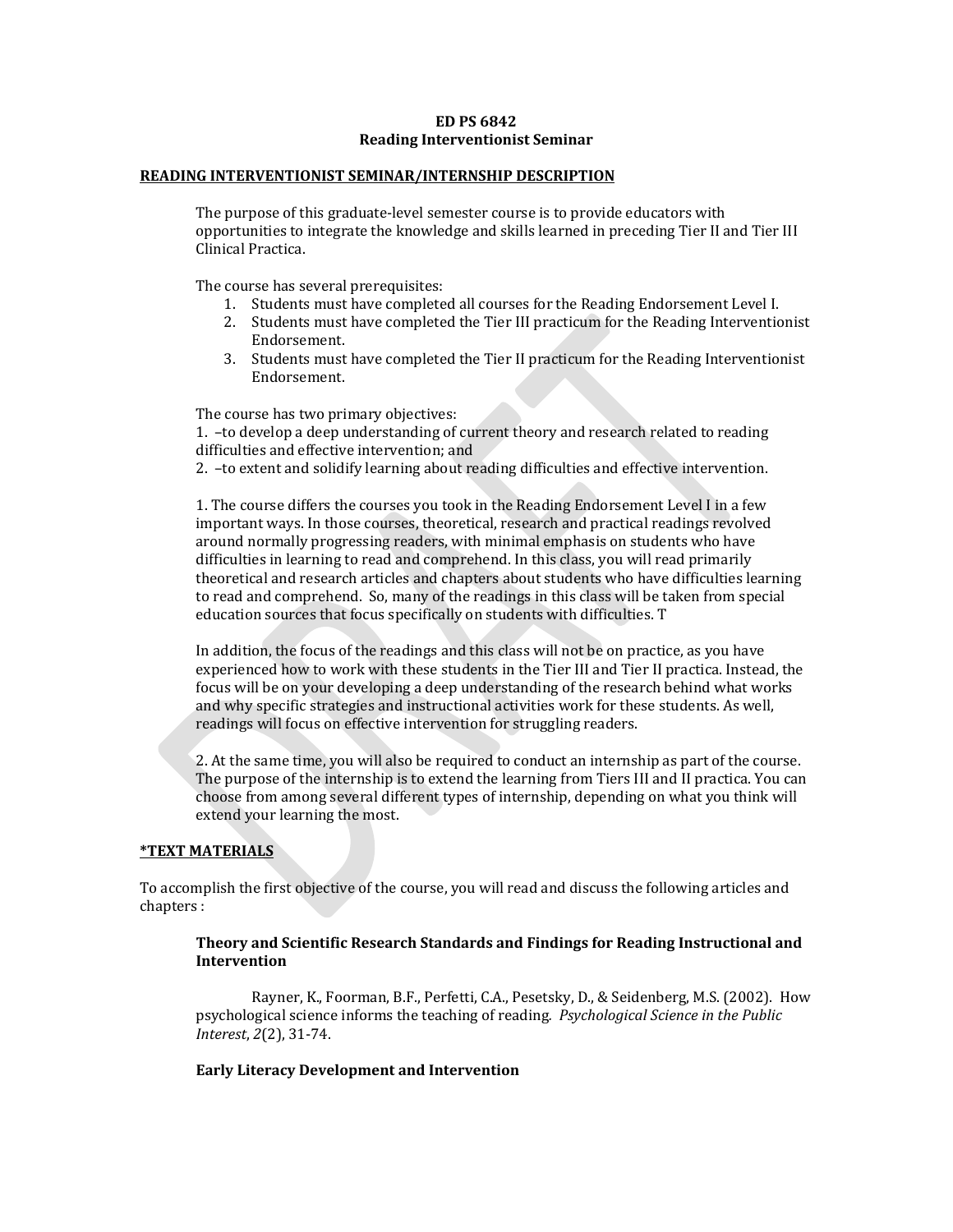Dickinson, D.K., McCabe, A. & Essex, M.J. (2006). A window of opportunity we must open to all: The case for preschool with high-quality support for language and literacy. In D. K. Dickinson & S. B. Neuman (Eds.) *Handbook of Early Literacy Research: Vol 2.* (pp. 11-28). New York: Guilford.

Juel, C. (2006). The impact of early school experiences on initial reading. In D. K. Dickinson & S. B. Neuman (Eds.) *Handbook of Early Literacy Research: Vol 2.* (pp. 410-426). New York: Guilford.

Powell, D.R. & Diamond, K.E. (2012). Promoting early literacy and language development. In Pianta, R.C. (Ed.) *Handbook of Early Childhood Education* (pp. 194-216). New York: Guilford.

Torgeson, J.K., Wagner, R.K. & Rashotte, C.A. (1997). Approaches to the prevention and remediation of phonologically based reading disabilities. In B. Blachman (Ed.), *Foundations of Reading Acquisition and Dyslexia* (pp. 287-304). Mahwah, NJ: Erlbaum

Ashby, J. & Rayner, K. (2006). Literacy development: Insights from research on skilled reading. In D. K. Dickinson & S. B. Neuman (Eds.) *Handbook of Early Literacy Research: Vol 2.* (pp. 52-63). New York: Guilford.

### **Beginning Reading Skills**

Cunningham, A. E., Nathan, R. G., Schmidt Raher, K. S. (2011). Orthographic processing in models of word recognition. In M. Kamil, P. D. Pearson, E. Moje & P. Afflerbach (Eds.), *Handbook of Reading Research: Vol. 4.* (pp. 259-285). New York: Routledge.

Ehri, L. C. & Roberts, T. (2006). The roots of learning to read and write: Acquisition of letters and phonemic awareness. In D. K. Dickinson & S. B. Neuman (Eds.) *Handbook of Early Literacy Research: Vol 2.* (pp. 113-131). New York: Guilford.

Verhoeven, L. (2011). Second language reading acquisition. In M. Kamil, P.D. Pearson, E. Moje & P. Afflerbach (Eds.), *Handbook of Reading Research: Vol. 4.* (pp. 661-683). New York: Routledge.

### **Fluency**

Morgan, P. L. and Sideridis, G. D. (2006). Contrasting the effectiveness of fluency interventions for students with or at risk for learning disabilities: A multilevel random coefficient modeling meta-analysis. *Learning Disabilities Research & Practice, 21*, 191–210.

Chard, D. J., Vaughn, S., & Tyler, B. J. (2002). A synthesis of research on effective interventions for building reading fluency with elementary students with learning disabilities. *Journal of learning disabilities*, *35*(5), 386-406.

Therrien, W. J. (2004). Fluency and comprehension gains as a result of repeated reading a meta-analysis. *Remedial and special education*, *25*(4), 252-261.

Wexler, J., Vaughn, S., Edmonds, M., & Reutebuch, C. K. (2008). A synthesis of fluency interventions for secondary struggling readers. *Reading and Writing*, *21*(4), 317-347.

### **Vocabulary**

Marulis, L. M. & Neuman, S. B. (2010). The effects of vocabulary intervention on young children's word learning. *Review of Educational Research, 80*(3), 300-335.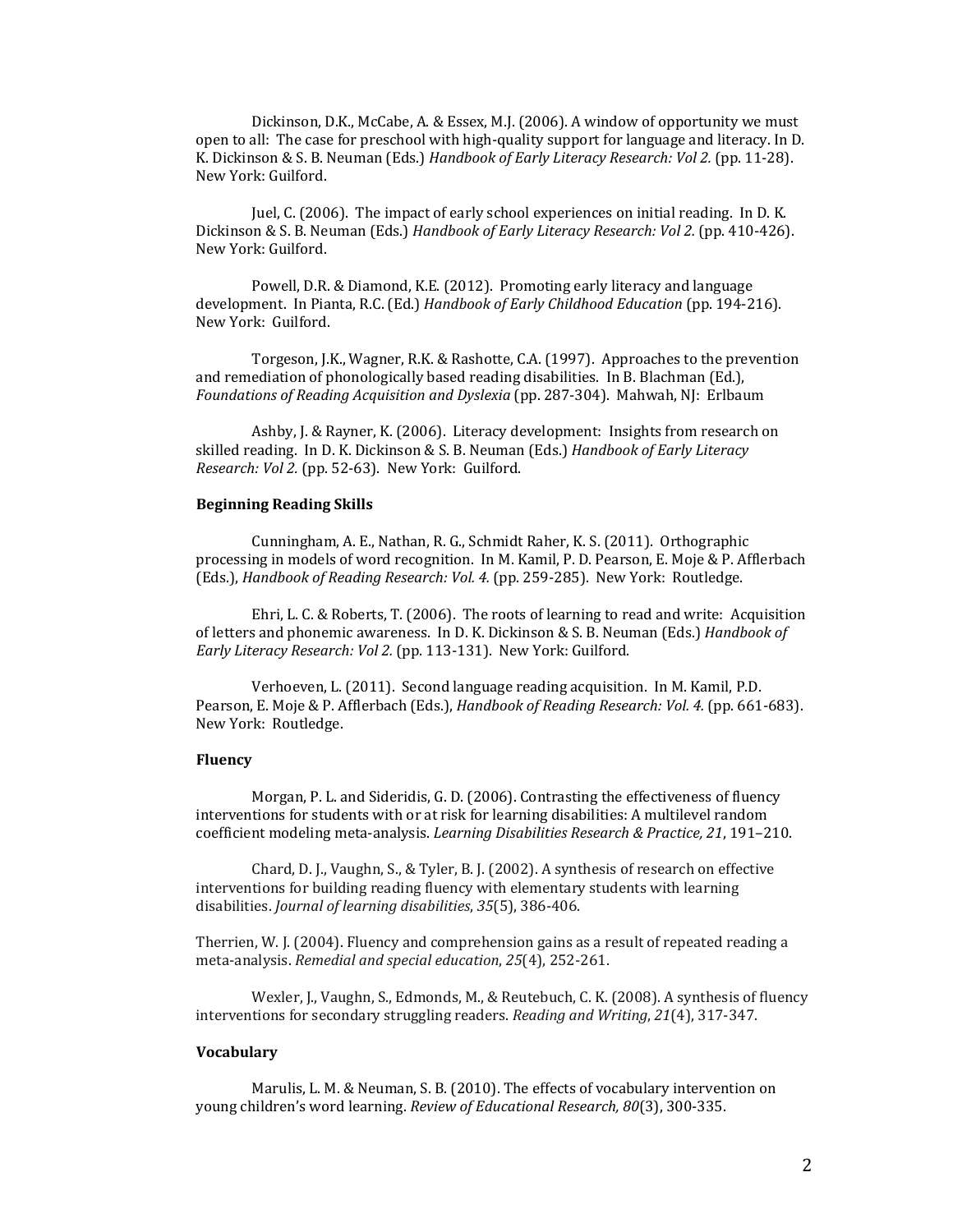Elleman, A. M., Lindo, E. J., Morphy, P., & Compton, D. L. (2009). The impact of vocabulary instruction on passage-level comprehension of school-age children: A metaanalysis. *Journal of Research on Educational Effectiveness*, *2*(1), 1-44.

Bryant, D. P., Goodwin, M., Bryant, B. R., & Higgins, K. (2003). Vocabulary instruction for students with learning disabilities: A review of the research. *Learning Disability Quarterly*, *26*(2), 117-128.

Ebbers, S. M., & Denton, C. A. (2008). A root awakening: Vocabulary instruction for older students with reading difficulties. *Learning Disabilities Research & Practice*, *23*(2), 90- 102.

### **Comprehension**

Shankweiler, D., Lundquist, E., Katz, L., Stuebing, K. K., Fletcher, J. M., Brady, S., Fowler, A., Dreyer, L. G., Marchione, K. E., Shaywitz, S. E., & Shaywitz, B. A. (1999). Comprehension and decoding: Patterns of association in children with reading difficulties. *Scientific Studies of Reading, 3,* 69-94.

Perfetti, C, Marron, M. A. & Foltz, P. W. (1996). Sources of comprehension failure: Theoretical perspectives and case studies. In C. Cornoldi & J. Oakhill (Eds.). *Reading Comprehension Difficulties: Processes and Intervention.* Mahwah, NJ: Erlbaum.

Berkeley, S., Scruggs, T. E., & Mastropieri, M. A. (2009). Reading comprehension instruction for students with learning disabilities, 1995–2006: A meta-analysis. *Remedial and Special Education*.

Gersten, R., Fuchs, L. S., Williams, J. P., & Baker, S. (2001). Teaching reading comprehension strategies to students with learning disabilities: A review of research. *Review of Educational Research*, *71*(2), 279-320.

Faggella-Luby, M. N., & Deshler, D. D. (2008). Reading comprehension in adolescents with LD: What we know; what we need to learn. *Learning Disabilities Research & Practice 23*(2), 70-78.

Solis, M., Ciullo, S., Vaughn, S., Pyle, N., Hassaram, B., & Leroux, A. (2011). Reading comprehension interventions for middle school students with learning disabilities: A synthesis of 30 years of research. *Journal of Learning Disabilities*, 0022219411402691.

#### **Interventions for Older Struggling Readers**

Wanzek, J., Wexler, J., Vaughn, S., & Ciullo, S. (2010). Reading interventions for struggling readers in the upper elementary grades: A synthesis of 20 years of research. *Reading and writing*, *23*(8), 889-912.

Slavin, R. E., Lake, C., Davis, S., & Madden, N. A. (2011). Effective programs for struggling readers: A best-evidence synthesis. *Educational Research Review*, *6*(1), 1-26.

Scammacca, N. K., Roberts, G., Vaughn, S., & Stuebing, K. K. (2015). A Meta-Analysis of Interventions for struggling readers in grades 4–12 1980–2011. *Journal of learning disabilities*, *48*(4), 369-390.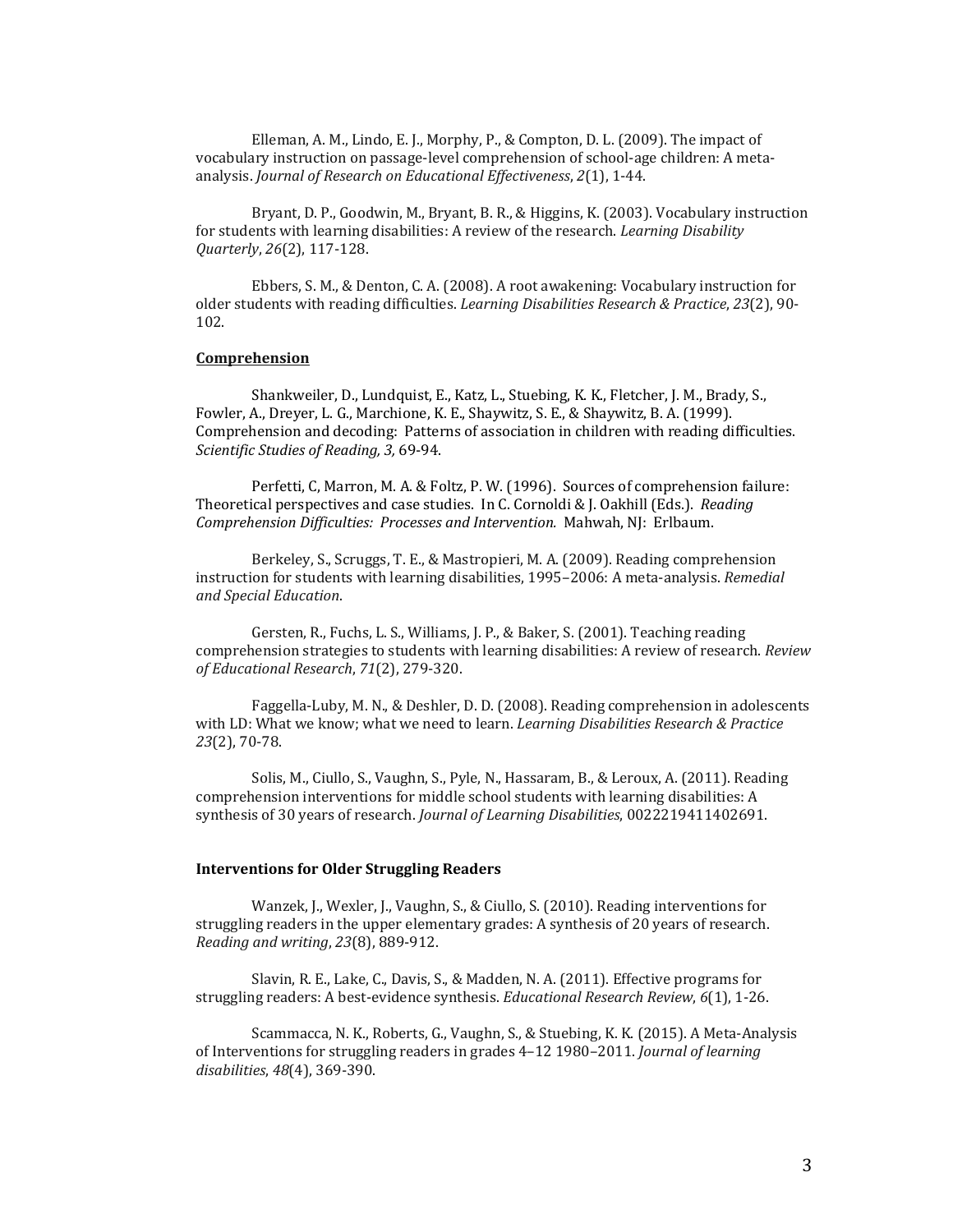Fisher, D., & Ivey, G. (2006). Evaluating the interventions for struggling adolescent readers. *Journal of Adolescent & Adult Literacy*, *50*(3), 180-189.

Denton, C. A., & Vaughn, S. (2008). Reading and writing intervention for older students with disabilities: Possibilities and challenges. *Learning Disabilities Research and Practice*, *23*(2), 61.

### **Assessment of Reading Difficulties**

Fuchs, D., Fuchs, L.S., McMaster, K.N., & Al Otaiba, S. (2003). Identifying children at risk for reading failure: Curriculum-based measurement and the dual-discrepancy approach. In H.L. Swanson, K.R. Harris, & S. Graham (Eds.) *Handbook of Learning Disabilities* (pp. 431-449). New York: Guilford.

Salinger, T. (2006). Policy decisions in early literacy assessment. In D.K. Dickinson & S.B. Neuman (Eds.) *Handbook of Early Literacy Research: Vol 2.* (pp. 427-444). New York: Guilford.

### **Writing**

Graham, S., McKeown, D., Kiuhara, S., & Harris, K. R. (2012). A meta-analysis of writing instruction for students in the elementary grades. *Journal of Educational Psychology, 104*(4), 879-896.

Graham, S., & Hebert, M. (2011). Writing to read: A meta-analysis of the impact of writing and writing instruction on reading. *Harvard Educational Review, 81*(4), 710-744.

### **Additional Resources for Instructional Decision-Making**

Birsh, J.R. (2005). *Multisensory Teaching of Basic Language Skills*. Baltimore, MD: Brookes.

CORE: Teaching Reading

CORE: Assessing Reading

[https://www.corelearn.com/Services/Common-Core-Standards/CORE-Teaching-](https://www.corelearn.com/Services/Common-Core-Standards/CORE-Teaching-Reading-Sourcebook-Correlations.html)[Reading-Sourcebook-Correlations.html](https://www.corelearn.com/Services/Common-Core-Standards/CORE-Teaching-Reading-Sourcebook-Correlations.html)

LETRS (Language for Teachers of Reading and Spelling) Modules: Print & E-Books [http://www.voyagersopris.com/services/professional-resources/professional](http://www.voyagersopris.com/services/professional-resources/professional-books/letrs-second-edition/training-support#Print)[books/letrs-second-edition/training-support#Print](http://www.voyagersopris.com/services/professional-resources/professional-books/letrs-second-edition/training-support#Print)

What Works Clearinghouse [http://ies.ed.gov/ncee/wwc/publications\\_reviews.aspx](http://ies.ed.gov/ncee/wwc/publications_reviews.aspx)

\***NOTE ON THE READINGS**: We cannot have a successful class and/or discussion without everyone having read the articles for the week. Therefore it is imperative that you come to class each week already having read and written about the readings.

### **COURSE ASSIGNMENTS**

1. *Leading Seminars*: To accomplish the first objective, you will take turns leading seminars each week. To lead a seminar, you will work in pairs and come prepared with pertinent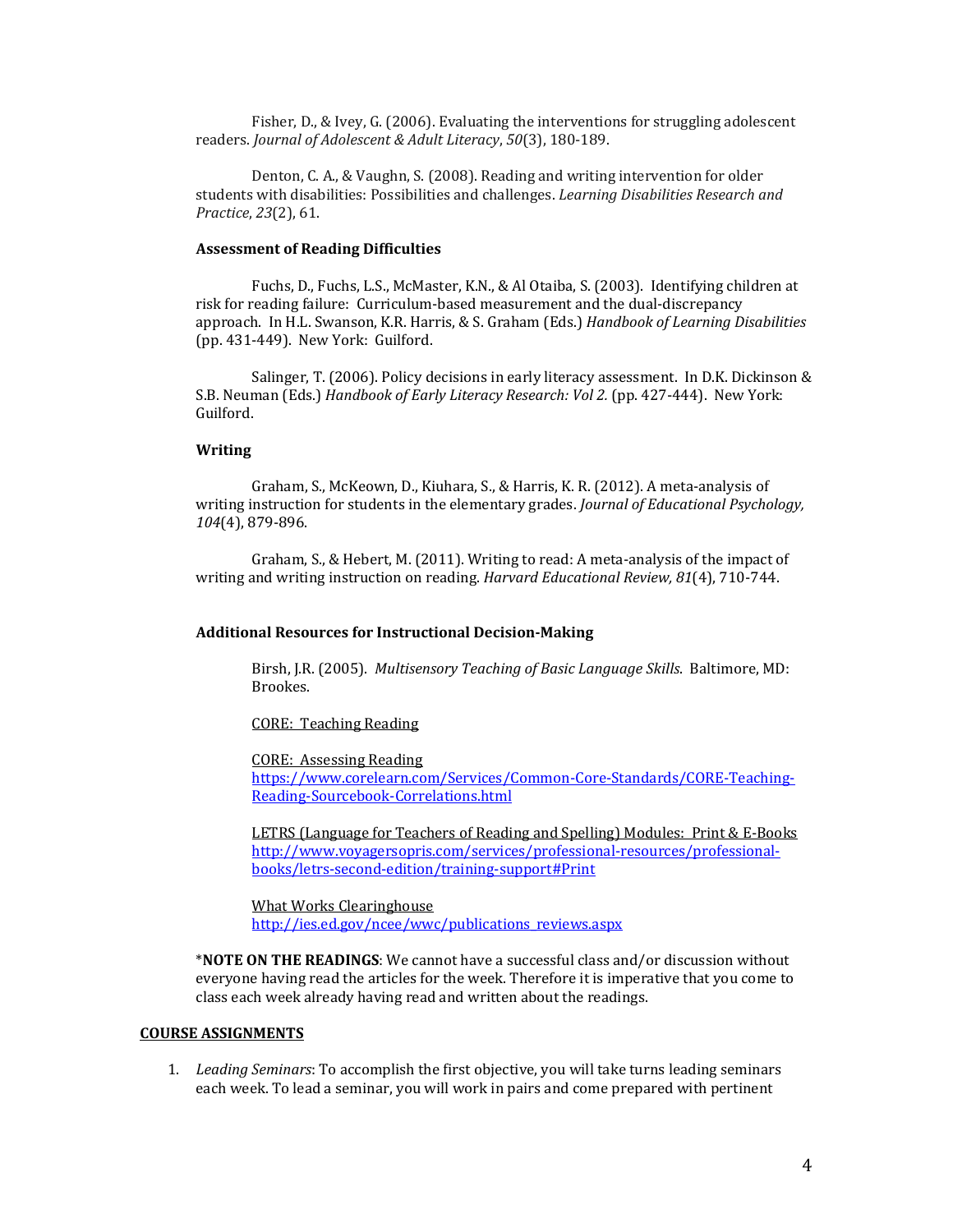questions about the set of readings you are required to read for the week. You will receive 15 points for effective leading of the seminar.

- 2. *Reading Journals*: You will keep a reading journal for their week's set of readings. You will receive 15 points for thoughtful journals that demonstrate a thorough reading of and reflection on the material.
- 3. *Internship*: You will be asked to select from one of the internships below and complete that internship at the end of the semester.

### **Choose 1 or more to meet the required 30 hour minimum. Options must be submitted to me for approval prior to beginning internship.**

*Note: any internship may include the use of assistive technology*

- identify a small group of struggling readers (grade 2 and above) with similar needs using multiple sources of assessment data and develop a research-based Tier II or Tier III intervention plan (with progress-monitoring) for each group as appropriate;

- identify a small group of struggling readers (Kindergarten or grade 1) with similar needs using multiple sources of assessment data and develop a research-based Tier II prevention plan (with progress-monitoring) for each group as appropriate;

- Evaluate Tier II and/or Tier III assessments with respect to their technical adequacy, ease and cost of administration, utility of data outcomes, reliability and validity of interpretation, and parent, educator, school and/or district use;

- Evaluate and propose research-based improvements to a grade-level, school, or district plan for identifying, assessing, and providing intervention for students with Tier II and/or Tier III reading difficulties;

- Evaluate Tier II and/or Tier III intervention models or components of intervention models with respect to research adequacy, effective implementation, data outcomes and/or educator use at the grade-level, school and/or district level;

- Analyze existing Tier II and/or Tier III intervention plan(s) for a small group(s) of struggling readers, identifying students' intervention levels in text and word study with the goal of determining research-based adjustments in time, intensity, explicitness, instructional content, and response opportunities designed to shrink the gap between present level of performance and grade level expectations;

- Evaluate or develop a collaborative grade-level, school-wide, and/or district plan for educator, administrator, and parent communication regarding Tier II and/or Tier III assessment and intervention.

### **GRADING**:

| <b>Assignments and Grading</b> |               |                |  |
|--------------------------------|---------------|----------------|--|
| 1. Participation               |               | $10$ pts.      |  |
| 2. Reading Journals            |               | 15 pts.        |  |
| 3. Leading Seminars            |               | 15 pts.        |  |
| 4. Internship                  |               | 60 pts.        |  |
|                                |               |                |  |
|                                | <b>TOTAL:</b> | <b>100 PTS</b> |  |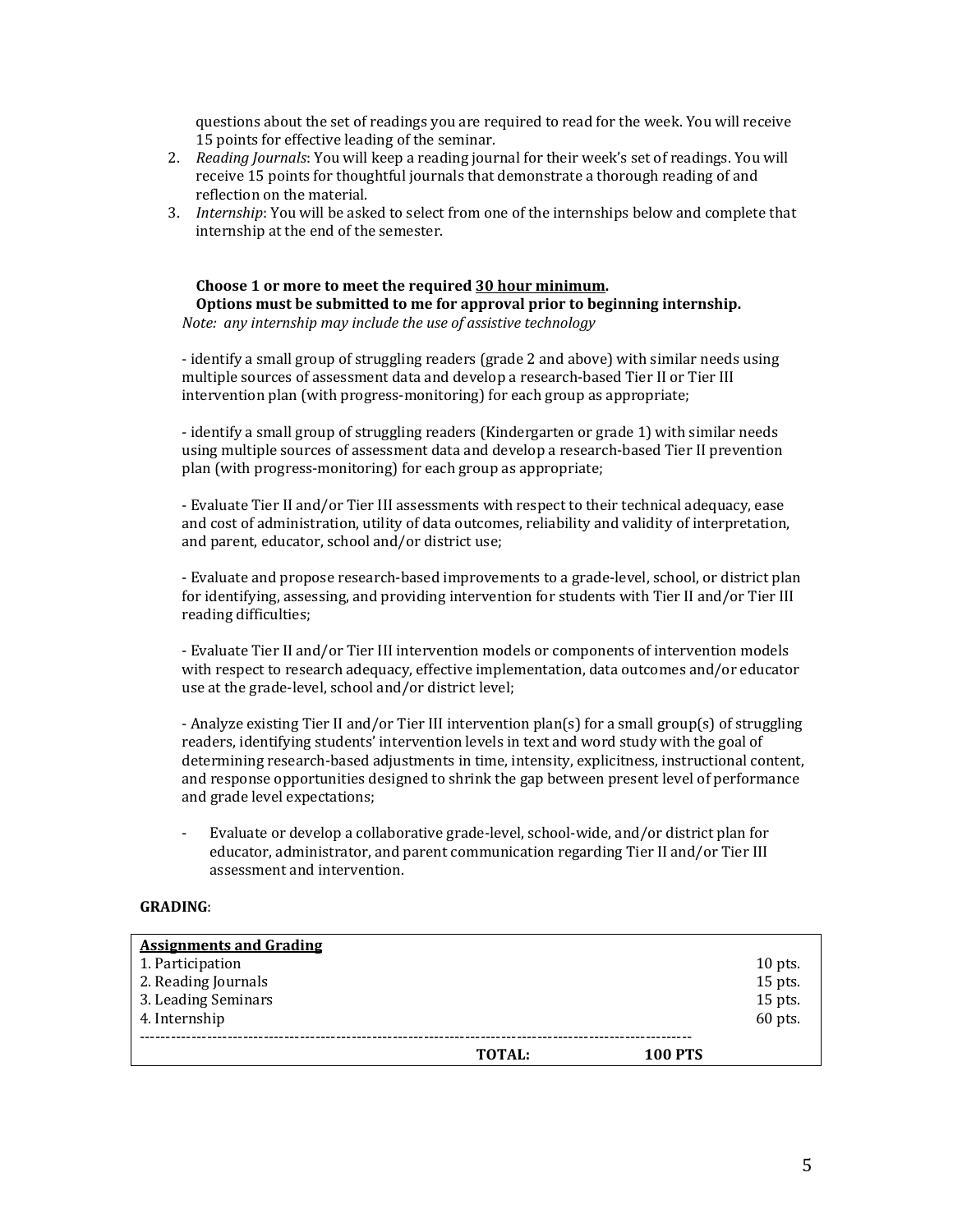### **General Criteria for Grading Assignments**

Please note that all assignments must be turned in on time. If there is a particular hardship, let me know in advance. Papers that are one week late are reduced by a total grade. E.g. if a paper is an A paper and submitted one week late, it becomes a B, a B paper submitted one week late becomes a C. Two weeks late, two grades are taken off the resulting grade. Etc.

### *Appropriateness*

Does my work meet all criteria given on the syllabus, the rubric *and* in class?

### *Evidence of Knowledge*

Is it clear from my work that I know and understand the relevant material?

### *Completeness*

Have I included all relevant information and ideas?

### *Clarity*

Is my paper organized so that the ideas and information are clear? Do the wording and phrasing of my sentences match the thoughts I am trying to convey?

### *Professional Presentation*

Is my paper typed and free of errors in grammar, punctuation, and spelling? (Please proofread carefully. If you hand in a paper that is not in good form, you will lose points.)

Grades are earned, and will be given at the conclusion of the course, based on the following university guidelines. Please refer to the U of U Student Handbook for students' professional and academic responsibilities.

A= Superior performance, excellent achievement B= Good performance, substantial achievement C= Standard performance and achievement

| $A = 93 - 100\%$         | $A = 90-92\%$   |                 |
|--------------------------|-----------------|-----------------|
| $B+ = 87-89%$            | $B = 83 - 86%$  | $B - 80 - 82\%$ |
| $C_{\rm{+}} = 77 - 79\%$ | $C = 73 - 76%$  | $C = 70 - 72\%$ |
| $D_{+} = 67 - 69\%$      | $D = 63 - 66\%$ | $D = 60 - 62\%$ |
| $F = 59\%$ and below     |                 |                 |

### **General Criteria for Grading Assignments**

Please note that all assignments must be turned in on time. If there is a particular hardship, let me know in advance. Papers that are one week late are reduced by a total grade. E.g. if a paper is an A paper and submitted one week late, it becomes a B, a B paper submitted one week late becomes a C. Two weeks late, two grades are taken off the resulting grade. Etc.

### **Other Course Requirements**

It is expected that students will maintain a respectful and civil atmosphere during class meetings. Thus, expectations are that students:

• Arrive to class on time, and on a regular basis. It is important for your own learning and for the good of the class that you are in class every session, on time, and ready to go with all readings, all text reflections, and any other assignments completed. Regular class participation is very important to this class since much of the course content will come from the interactive class sessions, lectures, and group discussions. Again, please be prepared to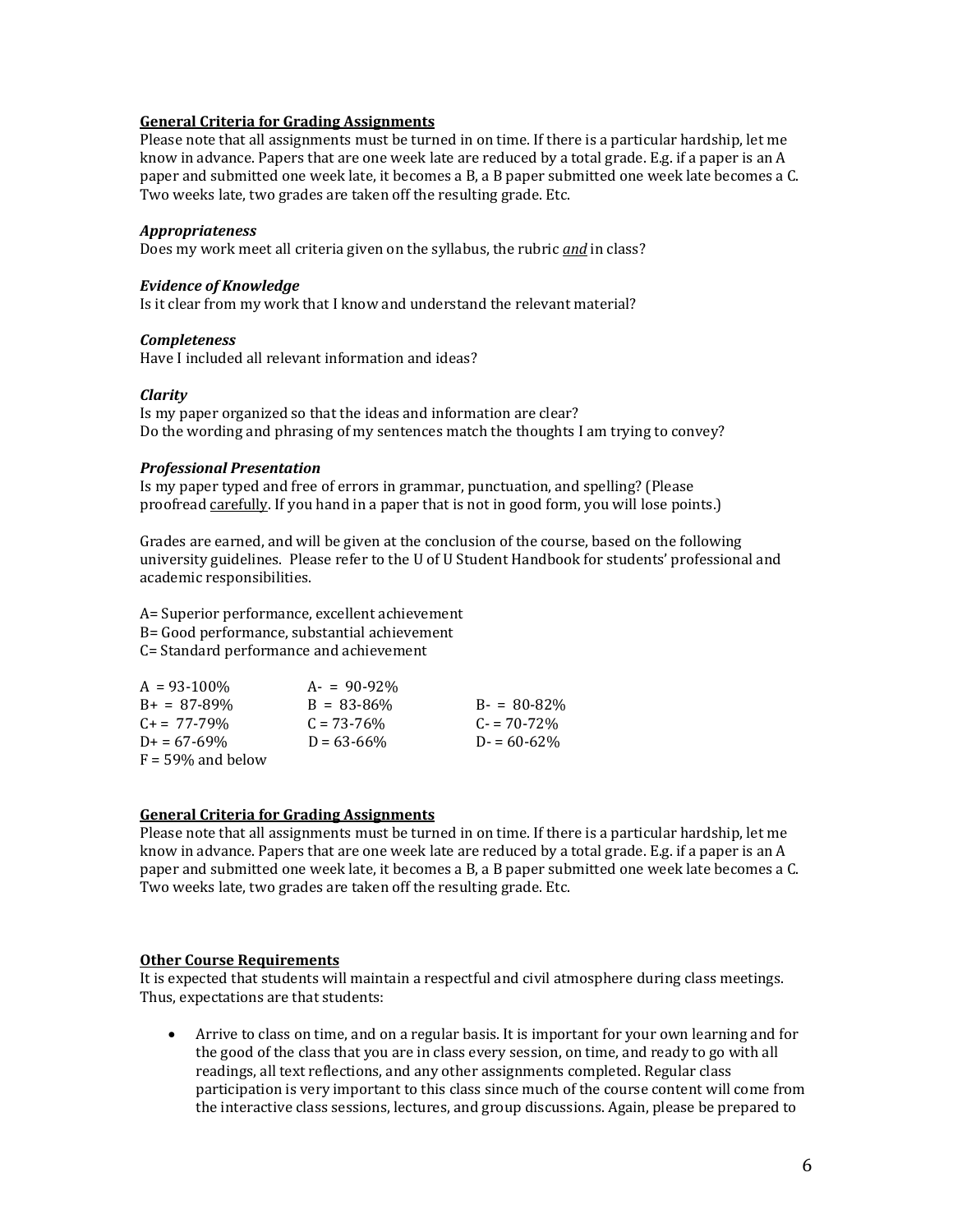be an active voice in class! At my discretion, you may lose points for consistent nonparticipation in class activities and discussions.

- Complete--on time--the required assignments.
- Show courtesy and respect to fellow students during all classroom activities. Please remember that everyone in the class has good ideas and that each individual's response to the readings helps to enrich the group's understanding and discussions.
- Prevent disruptions by turning off and refraining from use of cell phones and beepers, and by putting away extraneous reading materials. Use of laptop computers in class is not allowed without instructor's permission.
- Adhere to the University of Utah code for student conduct (see below).

### Students' Rights and Responsibilities

In order to maintain a positive, civil environment for learning I expect that all students will strive to meet the goals described in the University of Utah's Student Code, which states *"the mission of the University of Utah is to educate the individual and to discover, refine and disseminate knowledge. The University supports the intellectual, personal, social and ethical development of members of the University*

Following the Student Code, I adopt a zero-tolerance policy for academic misconduct in this course. "Academic misconduct," according to the University of Utah Student Code, *"includes, but is not limited to, cheating, misrepresenting one's work, inappropriately collaborating, plagiarism, and fabrication or falsification of information…It also includes facilitating academic misconduct by intentionally helping or attempting to help another to commit an act of academic misconduct."* Again, utilizing the ideas, expressions, or words of others without citing the source constitutes plagiarism. Therefore, you must cite sources in ALL your work. Please also note that you may not submit an assignment for this class that has been previously submitted for another course.

You will be held accountable to high standards for academic integrity and should read and understand the policy on academic integrity as printed in the University of Utah's Student Handbook. Please read the Student Code of Academic Conduct available at: [http://www.admin.utah.edu/ppmanual/8/8-10.html.](http://www.admin.utah.edu/ppmanual/8/8-10.html) 

### Americans with Disabilities Act (ADA)

The University of Utah seeks to provide equal access to its programs, services and activities for people with disabilities. If you will need accommodations in the class, reasonable prior notice needs to be given to the Center for Disability Services, 162 Olpin Union Building, 581-5020 (V/TDD). CDS will work with you and the instructor to make arrangements for accommodations. All written information in this course can be made available in alternative format with prior notification to the Center for Disability Services.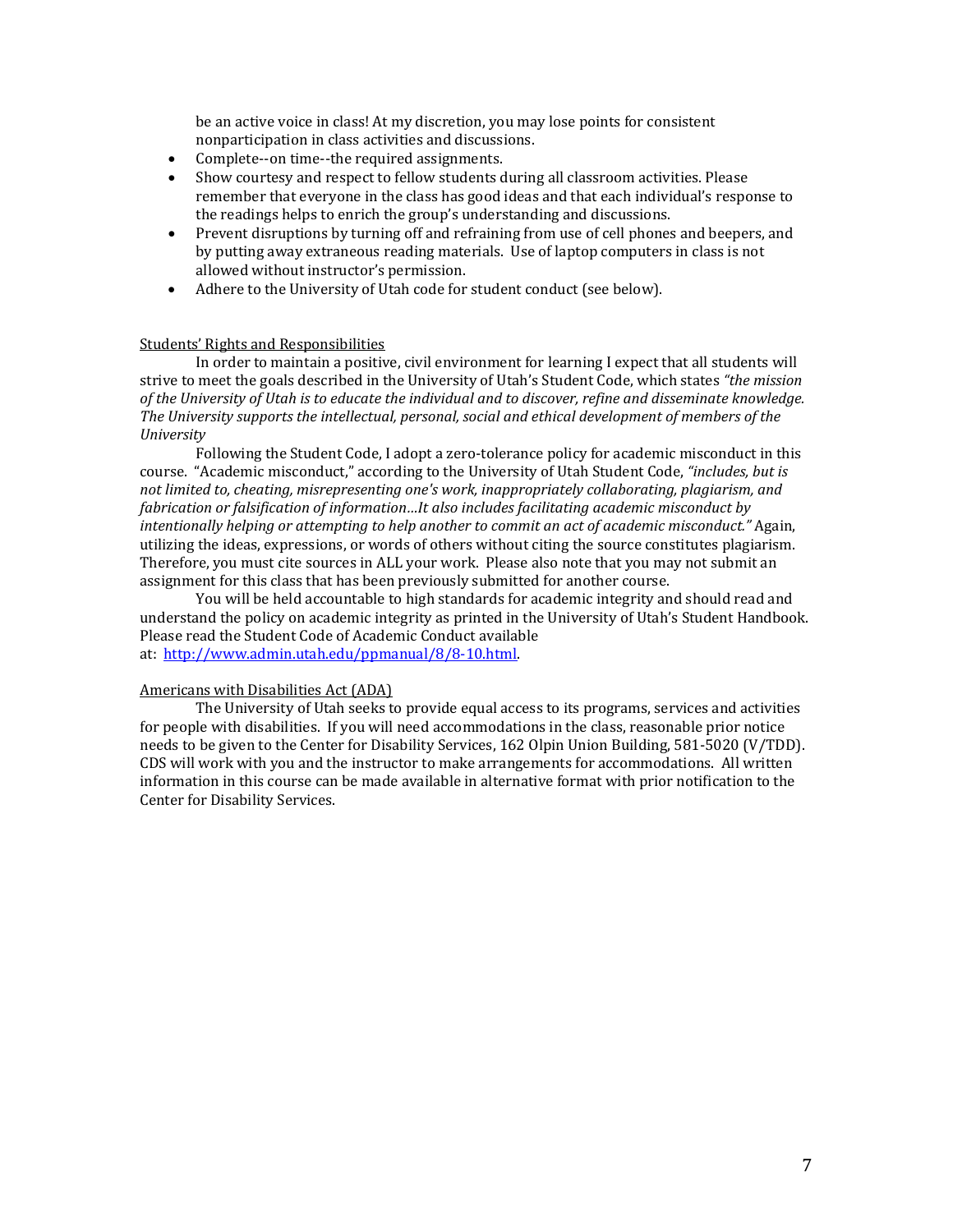# **COURSE TOPICS, READINGS AND SCHEDULE**

| <b>DATE</b>                        | <b>TOPIC</b>                                                  | <b>READINGS AND ASSIGNMENTS</b>                                 |
|------------------------------------|---------------------------------------------------------------|-----------------------------------------------------------------|
| <b>Monday</b>                      | <b>Introduction</b>                                           | <b>None</b>                                                     |
| January 9                          |                                                               |                                                                 |
|                                    |                                                               |                                                                 |
|                                    |                                                               |                                                                 |
| <b>Monday</b><br><b>January 16</b> | <b>Theory and Scientific</b><br><b>Research Standards and</b> | Rayner, Foorman, Perfetti, Pesetsky, & Seidenberg, 2002.        |
|                                    | <b>Findings for Reading</b>                                   | Discussion about possible internships                           |
|                                    | <b>Instructional and</b>                                      |                                                                 |
|                                    | <b>Intervention</b>                                           |                                                                 |
|                                    |                                                               |                                                                 |
|                                    | <b>NO CLASS</b>                                               |                                                                 |
| <b>Monday</b><br>January 23        | <b>Martin Luther King Day</b>                                 |                                                                 |
|                                    |                                                               |                                                                 |
|                                    |                                                               |                                                                 |
|                                    |                                                               |                                                                 |
|                                    | <b>Early Literacy</b>                                         | Dickinson, McCabe, & Essex, 2006                                |
| <b>Monday</b><br>January 30        | <b>Development</b> and<br><b>Intervention</b>                 | Juel, 2006<br>Powell & Diamond, 2012                            |
|                                    |                                                               | Torgeson, Wagner, & Rashotte, 1997                              |
|                                    |                                                               | Asby & Raynor, 2006                                             |
|                                    |                                                               |                                                                 |
|                                    |                                                               |                                                                 |
| <b>Monday</b>                      | <b>Beginning Reading Skills</b>                               | Cunningham, Nathan, Schmidt Raher, 2006<br>Ehri & Roberts, 2006 |
| February 6                         |                                                               | Verhoeven, 2011                                                 |
|                                    |                                                               |                                                                 |
|                                    | <b>Fluency</b>                                                |                                                                 |
|                                    |                                                               | Morgan & Sideridis, 2006                                        |
| <b>Monday</b>                      |                                                               | Chard, Vaughn, & Tyler, 2006<br>Therrien, 2004                  |
| <b>February 13</b>                 |                                                               | Wexler, Vaughn, Edmonds, & Reutebuch, 2008                      |
|                                    |                                                               |                                                                 |
|                                    | <b>NO CLASS</b>                                               |                                                                 |
| <b>Monday</b>                      | <b>Presidents' Day</b>                                        |                                                                 |
| <b>February 20</b>                 |                                                               |                                                                 |
|                                    |                                                               |                                                                 |

| <b>DATE</b>              | <b>TOPIC</b>      | <b>READINGS AND ASSIGNMENTS</b>                                    |
|--------------------------|-------------------|--------------------------------------------------------------------|
| <b>Monday</b>            | Internship        | Progress in Internship Activities                                  |
| <b>February 27</b>       |                   | Peer-feedback of Internship Activities                             |
| <b>Monday</b><br>March 6 | <b>Vocabulary</b> | Marulis, & Neuman, 2010<br>Elleman, Lindo, Morphy, & Compton, 2009 |
|                          |                   | Bryant, Goodwin, Bryant, & Higgins, 2003                           |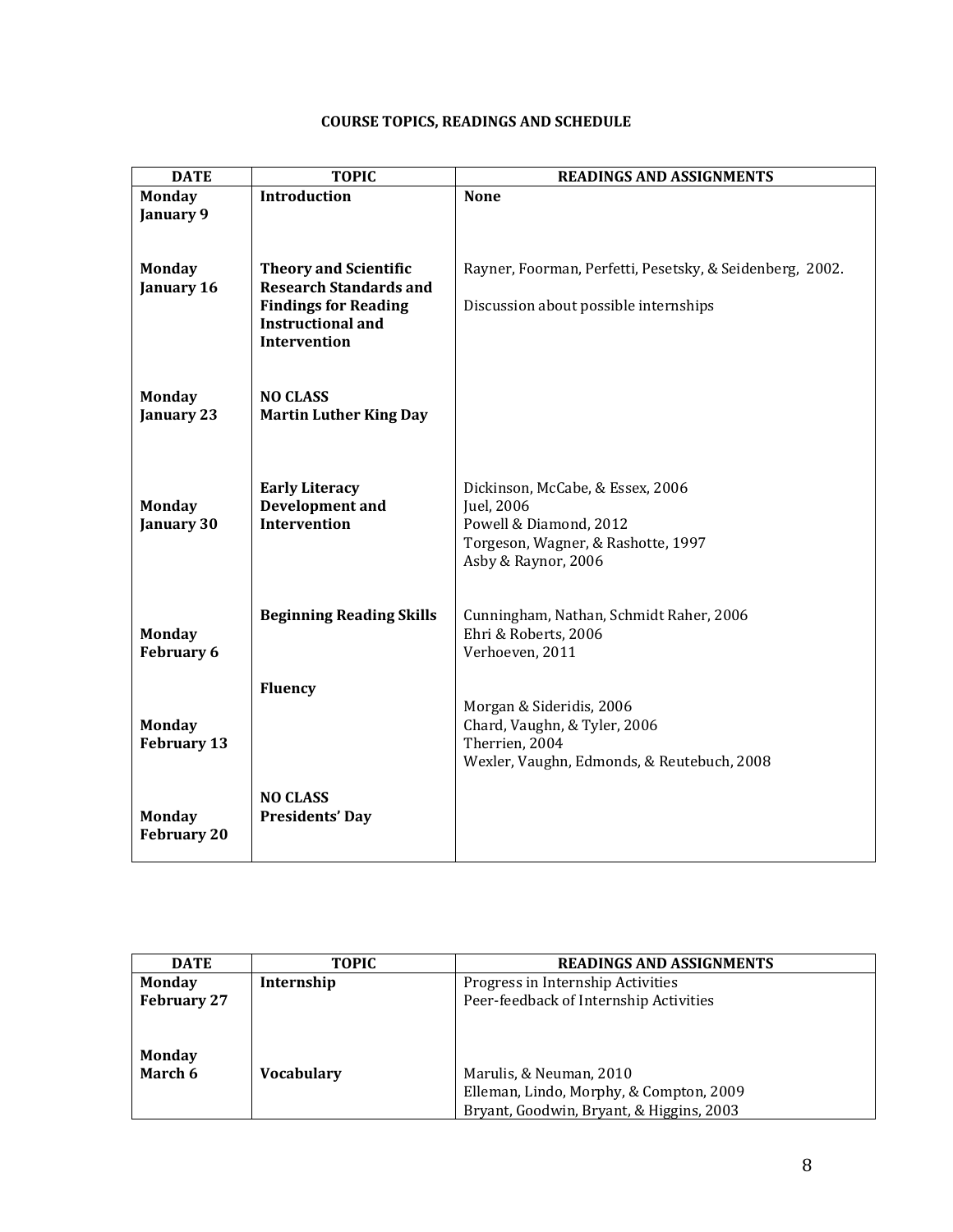| <b>Monday</b> |                                | Ebbers & Denton, 2008                                                    |
|---------------|--------------------------------|--------------------------------------------------------------------------|
| March 13      | <b>NO CLASS</b>                |                                                                          |
|               | <b>SPRING BREAK</b>            |                                                                          |
|               |                                |                                                                          |
| <b>Monday</b> |                                |                                                                          |
| March 21      | Comprehension                  | Shankweiler, Lundquist, Katz, Fletcher, et al. 91999)                    |
|               |                                | Perfetti, Marron, & Foltz, 1996                                          |
|               |                                | Berkeley, Scruggs, & Mastropieri, 2009<br>*Progress Report on Internship |
|               |                                |                                                                          |
| <b>Monday</b> |                                | Gersten, Fuchs, Williams, & Baker, 2001                                  |
| March 30      | Comprehension cont.            | Faggella-Luby, & Deshler, 2008                                           |
|               |                                | Solis, Ciullo, Vaughn, Pyle, et al., 2011                                |
|               |                                |                                                                          |
| <b>Monday</b> |                                | Wanzek, Wexler, Vaughn, & Ciullo, 2010                                   |
| April 3       | <b>Interventions for Older</b> | Slavin, Lake, Davis, & Madden, 2011                                      |
|               | <b>Struggling Readers</b>      | Scammacca, Roberts, Vaughn, & Stuebing, 2015                             |
|               |                                | Fisher & Ivey, 2006                                                      |
|               |                                | Denton & Vaughn, 2008                                                    |
|               |                                |                                                                          |
| <b>Monday</b> | <b>Assessment of Reading</b>   | Fuchs, Fuchs, McMaster, & Al Otaiba, 2003                                |
| April 10      | <b>Difficulties</b>            | Salinger, 2006                                                           |
|               |                                | *Internship Draft due today                                              |
| <b>Monday</b> | Writing                        | Graham, McKeown, Kuihara, & Harris, 2012                                 |
| April 17      |                                | Graham & Herbert, 2011                                                   |

| <b>DATE</b>        | <b>TOPIC</b>                 | <b>ASSIGNMENTS</b>                               |
|--------------------|------------------------------|--------------------------------------------------|
| Monday<br>April 24 | <b>Internship Discussion</b> | No readings<br>* Internship Product due<br>todav |

# **INTERNSHIP PRODUCTS**

The written product provides evidence of the educator's efforts to improve reading intervention through one or more of the options described above. The course instructor must provide educators with a rubric that specifies standards and expectations for the written product (see example below).

# **Example: Small Group Identification, Assessment, & Intervention Plan**.

- summary and analysis of student identification & assessment data;
- research-based rationale for intervention plan, incorporating citations as appropriate;
- samples of at least 5 lesson plans for 1 intervention;
- summary of progress-monitoring assessments, including mastery benchmarks and schedule;
- data-based projection of desired student outcomes, incorporating citations as needed;
- summary of possible intervention adjustments, if needed; and